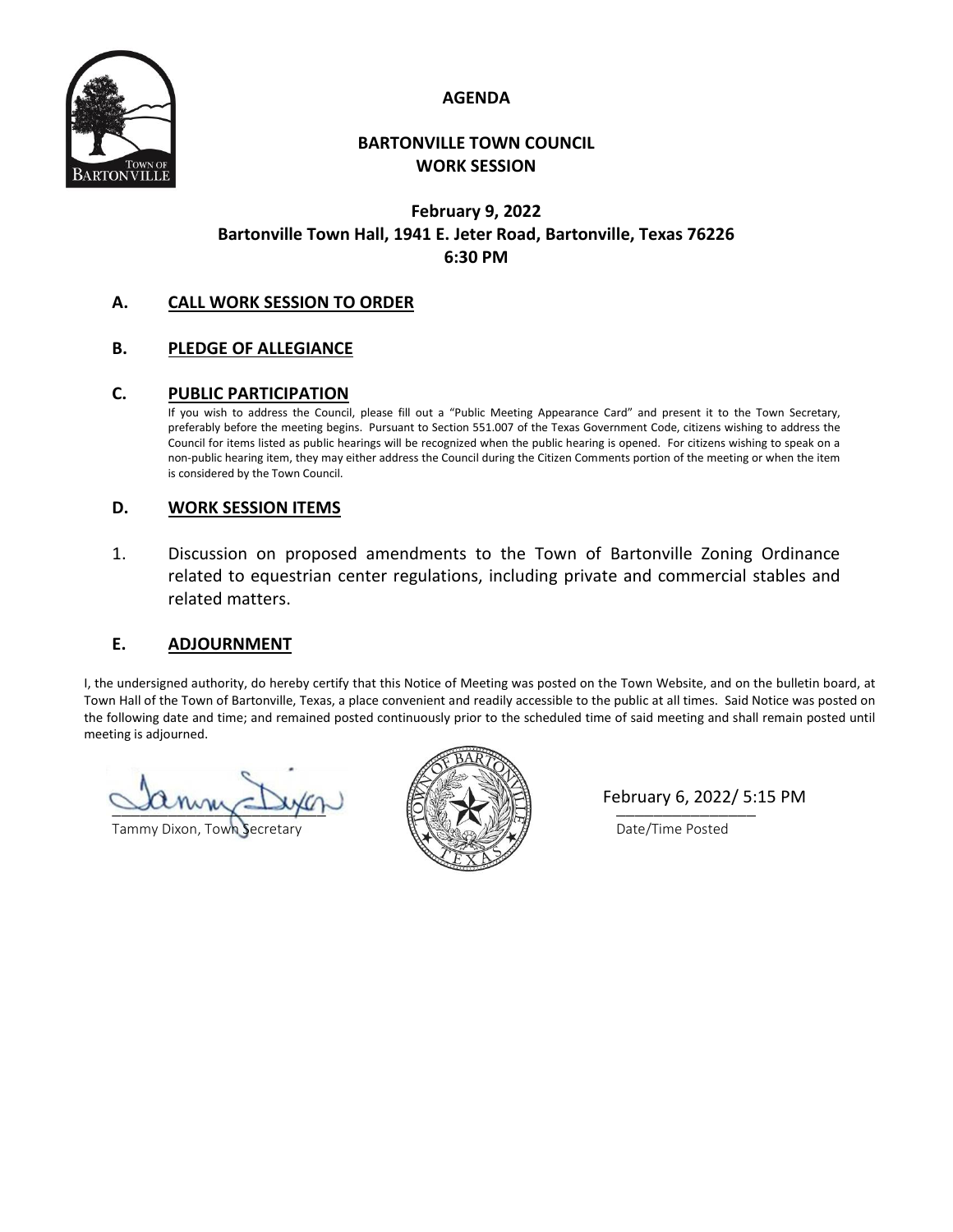

| <b>DATE:</b> | February 9, 2022                                                                                                                                                                            |
|--------------|---------------------------------------------------------------------------------------------------------------------------------------------------------------------------------------------|
| <b>FROM:</b> | Cori Reaume, Interim Town Administrator                                                                                                                                                     |
| <b>ITEM:</b> | Discussion on proposed amendments to the Town of Bartonville Zoning Ordinance<br>related to equestrian center regulations, including private and commercial stables<br>and related matters. |

#### **SUMMARY:**

The Town recently held two public hearings related to updating ordinances related to equestrian centers as recommended by a committee that was created by the Town Council. The committee's task was to review the existing regulations, with a desire to provide clarity for any incoming equestrian centers, as well as protection of the quality of life for our residents.

Due to the amount of feedback from the public on this item during the January 18, 2022 public hearing, the Town Council opted to leave the public hearing open and continue it until the next Town Council meeting on February 15, 2022 to allow for this work session to discuss this item further and gain feedback from interested residents and stakeholders.

Feedback received by the public to date, as well as any additional comments provided during the work session will be reviewed and evaluated by the Town in advance of any action taken on the draft ordinance updates.

### **ATTACHMENTS:**

- Red-line of current ordinance outlining proposed changes
- Written comments from the public received through February 6, 2022.

#### **RECOMMENDATION:**

There is no action to be taken at this meeting, discussion item only.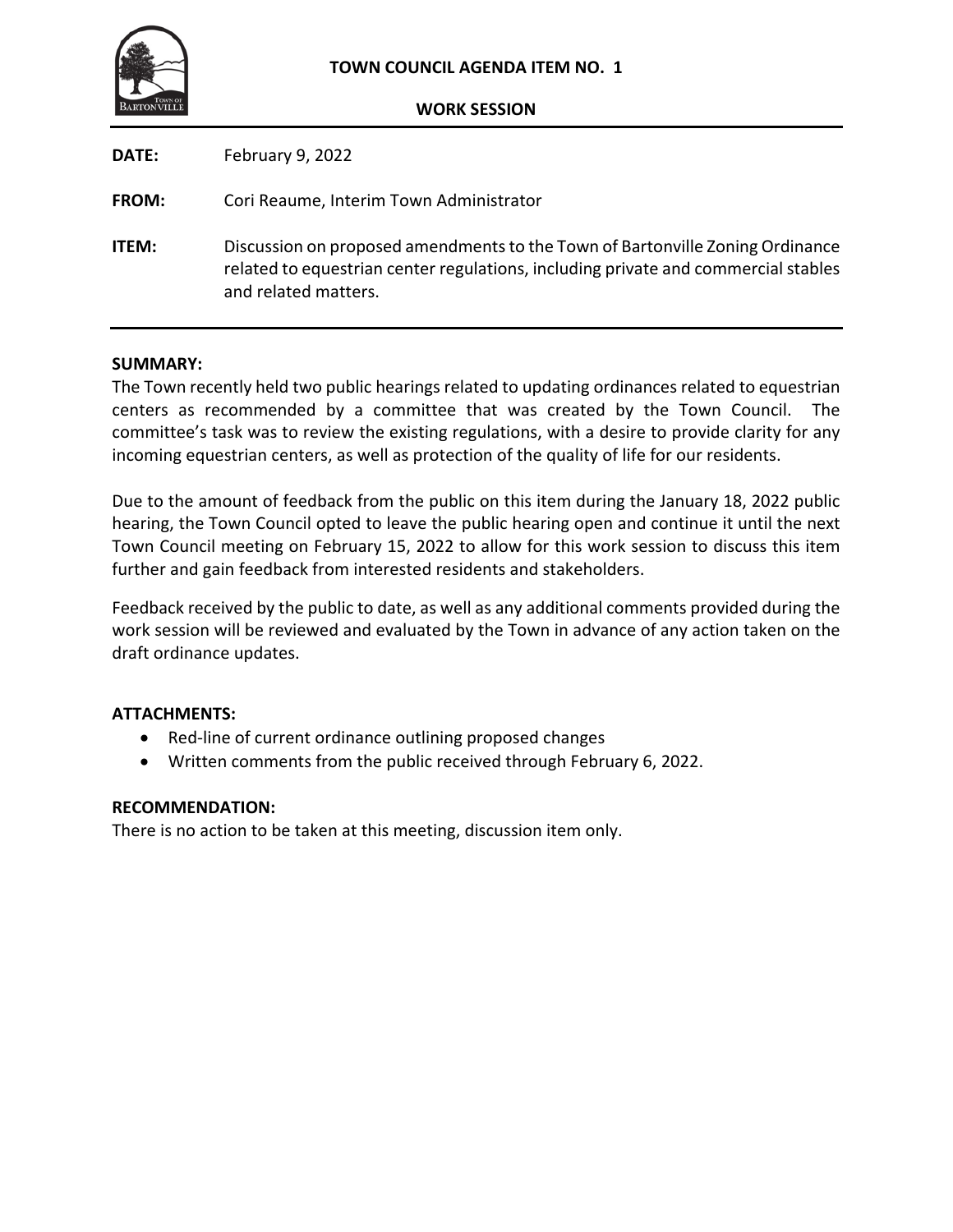# **Town of Bartonville Ordinance Provisions: Equestrian Centers and Related Matters**

# **From Town Zoning Ordinance—Current:**

# **CHAPTER 2. DEFINITIONS**

# **2.2 DEFINITIONS**

(1) *Accessory Buildings, Residential*. In a residential district, a subordinate building that is attached or detached and is used for a purpose that is customarily incidental to the main structure but not involving the conduct of a business. The building area is less than that of the main structure as regulated herein. Examples may include, but are not limited to, the following: a private garage for automobile storage, tool shed, greenhouse as a hobby, home workshop, children's playhouse, barns, storage building or garden shelter. The size and purpose limitations do not necessarily apply to equestrian facilities, which are governed by conditional use permit and site plan requirements.

(2) *Accessory Building, Nonresidential*. In the nonresidential districts, a subordinate building to the main building that does not exceed the height of the main building and does not exceed fifty percent (50%) of the floor area of the main building, and that is used for purposes accessory and incidental to the main use. For purposes of this definition, a tent is not considered an accessory building.

(3) *Accessory Dwelling*. A secondary living space that is on-site with a primary living space and that may be continued within the space [same] structure as the primary, or may be contained in a separate structure. Occupants of secondary living spaces typically include a caretaker, servant, or farm worker employed by the owner/occupant, or a family member of the owner/occupant.

(4) *Accessory Use*. A use subordinate to the main use on a lot and used for purposes customarily incidental to those of the main use.

(7) *Agriculture*. The production, keeping or maintenance, for sale, lease, or personal use, of plants and animals useful to man, including but not limited to: forages and sod crops; dairy animals and dairy products; poultry and poultry products; livestock, including beef cattle, sheep, horses, ponies, mules, or goats or any mutations or hybrids thereof, including the breeding and grazing of any or all such animals; bees and apiary products; fur animals; trees and forest products; fruits of all kinds, including grapes, nuts and berries; vegetables; nursery, floral, ornamental, and greenhouse products; or lands devoted to a soil conservation or forestry management program, but does not include concentrated animal or poultry feeding or breeding operations. All agricultural uses which include animals shall be maintained in compliance with the applicable rules and regulations of the Town of Bartonville, including prohibitions therein.

# 11) *Animal Farm*. (See Farms, General)

(11A) *Animal-Assisted Therapy*. An outdoor business or nonresidential use of animal-assisted relaxation techniques and animal-assisted mental and/or physical therapy techniques using instructors or therapists.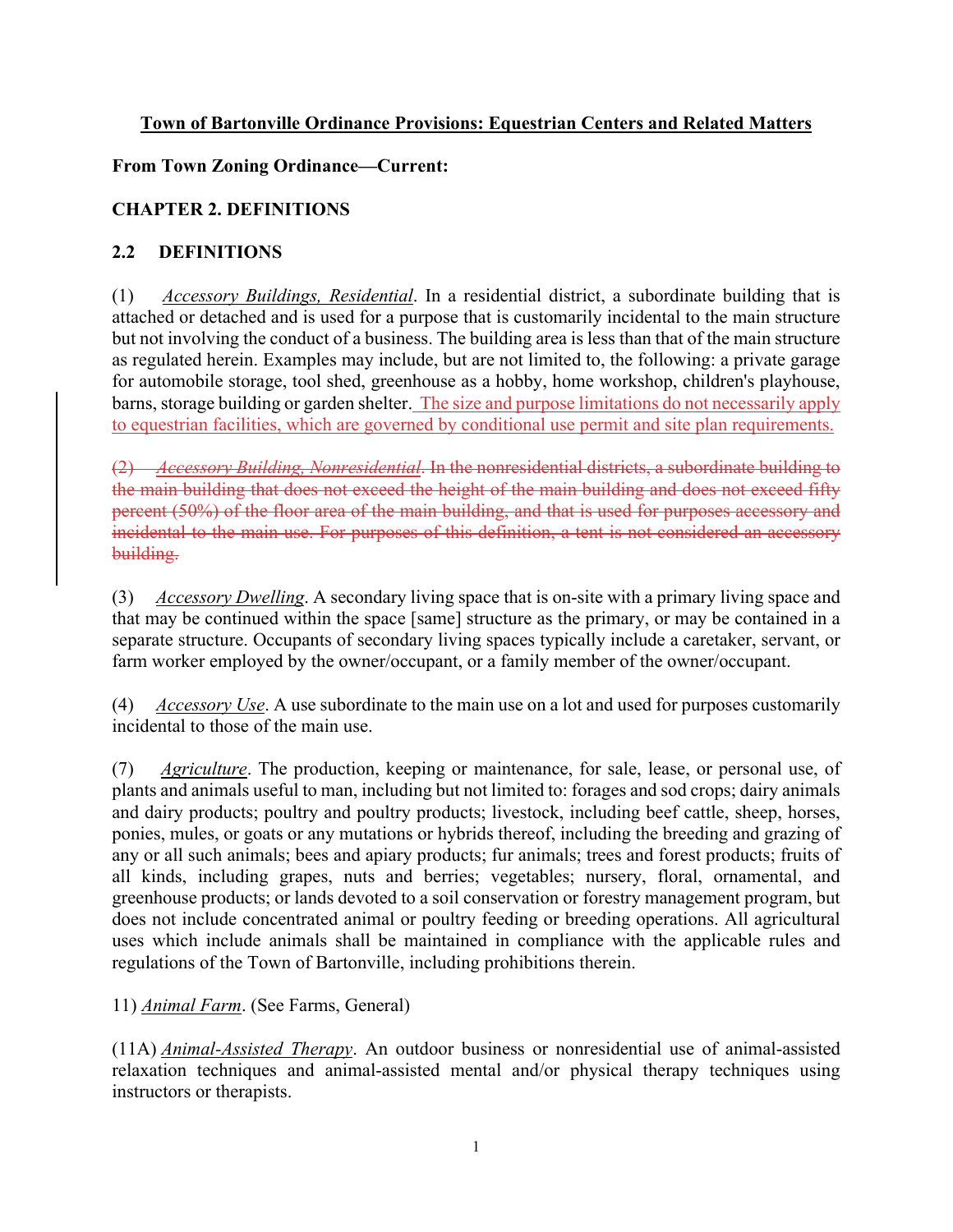(xx) *Engages in a farm animal activity* means riding, handling, training, driving, loading, unloading, feeding, vaccinating, exercising, weaning, transporting, producing, herding, corralling, branding, or dehorning of, assisting in or providing health management activities for, assisting in the medical treatment of, being a passenger on, or assisting a participant or sponsor with a farm animal. The term includes management of a show involving farm animals, animal assisted therapy, and engagement in routine or customary activities on a farm to handle and manage farm animals. The term does not include being a spectator at a farm animal activity unless the spectator is in an unauthorized area and in immediate proximity to the farm animal activity.

(69) *Equestrian CenterCommercial equestrian facility*. A building, land or facilities, including accessory buildings and accessory dwellings, regularly used for equestrian activities equine animal activities, and is not a private equestrian facility, including but not limited to the boarding, schooling, training, hiring, selling, showing, competing or exhibition of horses or ponies.

(xx) *Private equestrian facility*. A building, land or facilities, including accessory buildings and accessory dwellings, where equine animals are kept and regularly used for the enjoyment of the occupants of the premises, with no more than five (5) stalls used for the housing of the equine animals on the premises.

(xx) *Equine animal* means a horse, pony, mule, donkey, or hinny.

(xx) *Farm animal* means: (a) an equine animal; (b) a bovine animal; (c) a sheep or goat; (d) a ratite, including an ostrich, rhea, or emu; (e) a chicken or other fowl; or (f) a honeybee kept in a managed colony.

(xx) *Equine animal activity means*: (a) an equine animal show, competition, performance, or event that involves any equine animal; (b) training or teaching activities involving an equine animal, including equestrian riding lessons or classes, animal assisted therapy, and the renting and/or leasing of equine animals; (c) owning, breeding, raising, boarding or pasturing an equine animal, including daily care; (d) riding, inspecting, evaluating, handling, transporting, loading, or unloading an equine animal belonging to another, without regard to whether the owner receives monetary consideration or other thing of value for the use of the equine animal or permits a prospective purchaser of the equine animal to ride, inspect, evaluate, handle, load, or unload the equine animal; (e) placing or replacing horseshoes on an equine animal; (f) examining or administering medical treatment to an equine animal by a veterinarian; or (g) transporting or moving an equine animal.

(74) *Farms, General – Livestock and Farm Animal/Ranch*. An area used for the raising thereon of the usual-livestock and farm animals such as horses, cattle, and sheep and including the necessary accessory uses for raising, treating, and storinghousing livestock and farm animals on the premises, but not including the commercial feeding of offal or garbage to swine or other animals and not including any type of husbandry specifically prohibited by ordinance or law.

(105) *Kennel or Animal Boarding*. Any business or establishment other than a veterinary hospital, whether operated separately or in connection with another business or establishment, that keeps, boards and/or trains dogs and/or cats or other household domesticated animals. Veterinary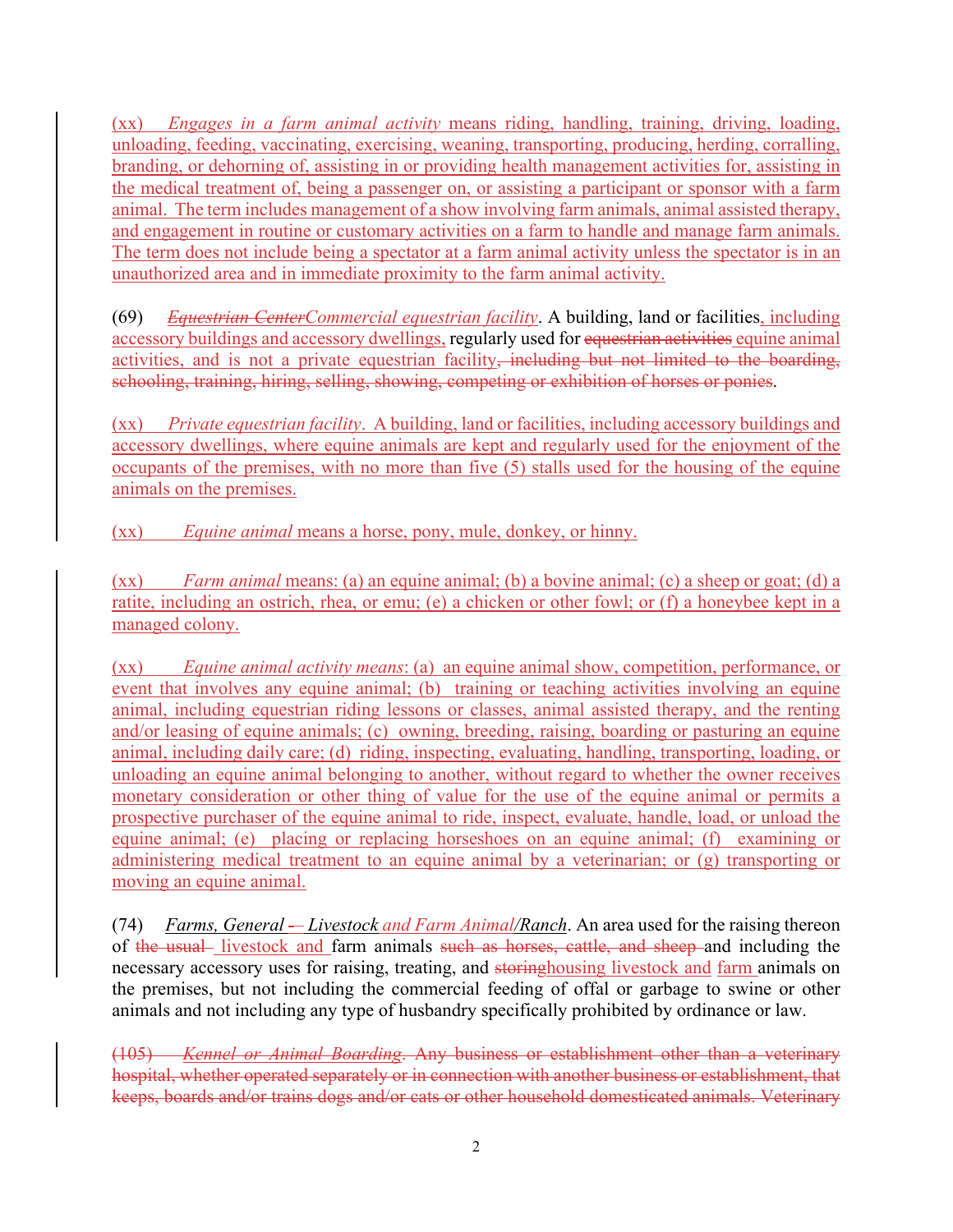hospitals shall not be considered a kennel, unless such hospitals contain pens or facilities for housing, boarding, breeding, training, harboring, or keeping dogs, cats or other domesticated animals, swine, equine, or other livestock or animals other than, or in addition to, short term care incidental to the treatment of such animals. Kennels must be established, maintained and operated in compliance with all applicable zoning and land use regulations of the town.

(107) *Large Animal Breeding*. Any operation which boards, [or] provides stalls or pens for the purpose of breeding large-livestock or farm animals such as horses, mules or cattle. [Make CUP in AG, RE-5, RE-2, RLI in Appx. C.]

(xx) *Livestock* means: (A) an animal raised for human consumption; or (B) a farm animal.

(165) *Riding Academy*. A business which offers equestrian riding lessons or classes, horse rental and relating activities.

(177) *Stable, Commercial*. A stable for horses, mules or ponies, used for the rental of stall space for more than 6 horses, mules or ponies or used for the sale or rental of more than 6 horses, mules or ponies.

(178) *Stable, Private*. A stable used solely for the owner's private purposes for the keeping of horses, mules or ponies. (See Section 21.5 Standards for Private Stables. [sic]) Rental stalls for the purposes of boarding horses, mules or ponies are allowed for up to six (6) horses, mules or ponies. If more than six (6) stalls are used for the rental of stall space or the rental or sale of horses, mules or ponies, it shall be considered a commercial stable.

(195) *Veterinarian Hospital or Clinic* shall mean any institution, place or enclosure used for the harboring or reception for care and/or treatment of injured or sick farm animals consisting of two (2) or more horses, cattleequine animals, dogs, cats, livestock or other animals.

(196) *Veterinarian Hospital or Clinic - Large Animals*. A veterinary hospital that includes animal boarding facilities that are primarily used for large animalsfarm animals and/or livestock and are not wholly enclosed within a building.

(197) *Veterinarian Hospital or Clinic - Small Animals*. A veterinary hospital in which all activities are wholly enclosed within a building and are primarily used for small, household pets.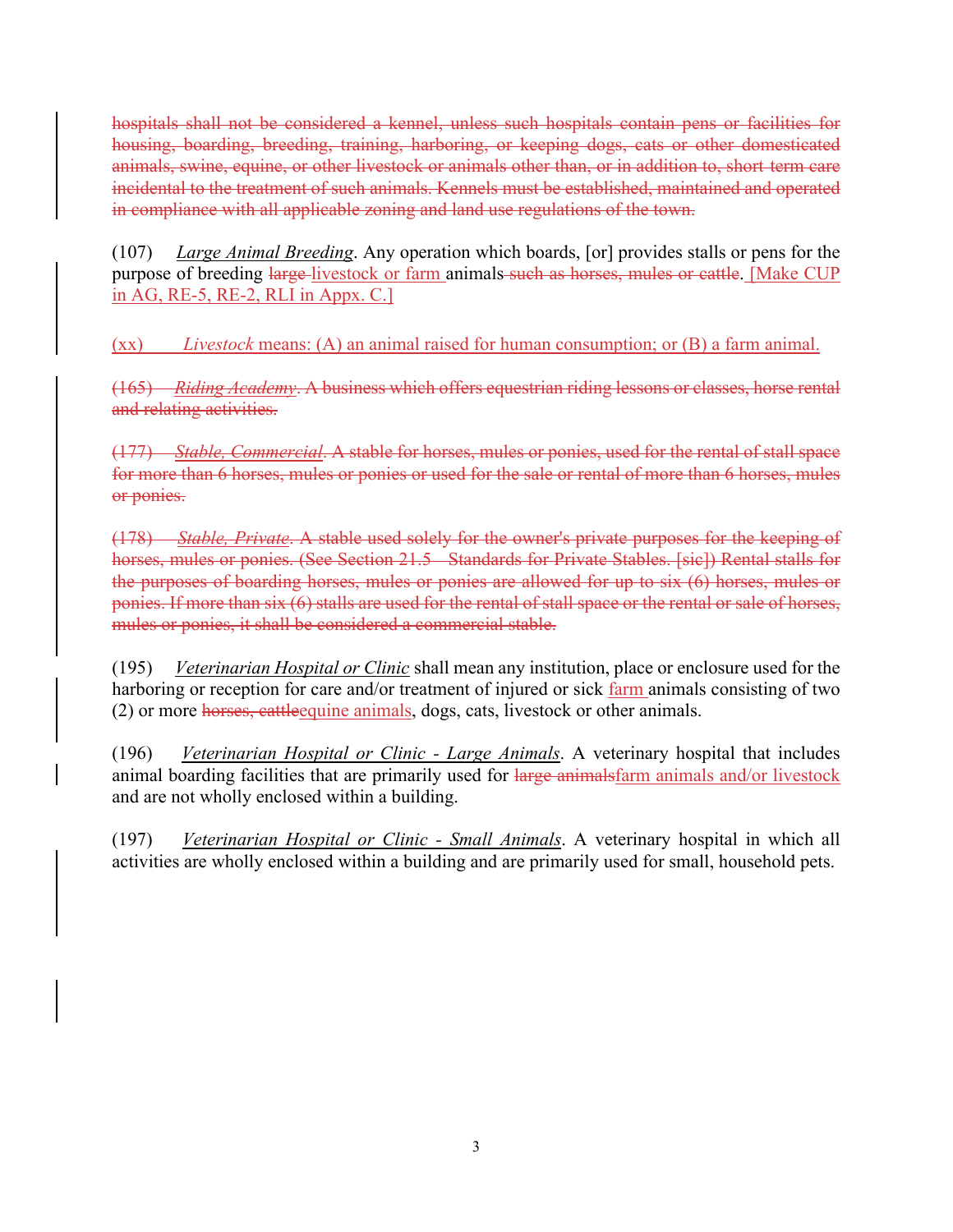# **Zoning District Notes**

1. AG, RE-5, RE-2, RE-1, and MH each have a note: "Any buildings, or structures or vard for raising, feeding, pasturing or housing of equine animals, farm animals, or livestock or poultry shall be located no closer than fifty (50) feet from the property line." RLI does not have this note.

2. AG, RE-5, RE-2, RE-1, and MH each have a note: "Standards for Nonresidential Uses. Site plan approval (see Chapter  $2\frac{1}{3}$ ) shall be required for any permitted nonresidential use (e.g., school, church, private recreation facility, commercial equestrian facility, etc.) in the district. Any nonresidential land use which may be permitted in this district shall conform to the "RB"- Rural Business standards with respect to building setbacks, landscaping, exterior building construction, screening requirements, lighting, signage, etc. Said site plan approval shall not be required for home occupations uses that conform to the Town's standards."

# **Site Plan Requirement**

Chapter 3.2.E

E. Applicability: Submission and approval of a General Site Plan shall be required for development within the AG, RE-5, RE-2, R-1, MH, RLI, RB, VC, GC and P/SP zoning districts as follows:

1. fFor any new nonresidential development;

2.  $\frac{fF}{f}$  external final existing nonresidential structure that is greater than thirty  $(30)$  percent of the existing building square footage;  $\Theta$ 

 3. for that portion of a single-family residential development that contains a private amenity or facility – i.e. recreation center, park, horse stable private equestrian facility, etc.; or

 4. for any new commercial equestrian facility, and any changes to existing commercial equestrian facilities.

# **Add: New Chapter 21A to Zoning Ordinance, Division IV. Special Requirements**

Chapter 21A. Commercial Equestrian Facilities

# 21A.1. PARKING REQUIREMENTS

- A. Parking areas must comply with Chapter 17 requirements applicable to a nonresidential district.
- B. Driveway configurations must meet turn radius requirements for a fire truck and be approved by the Fire Department and Town Engineer.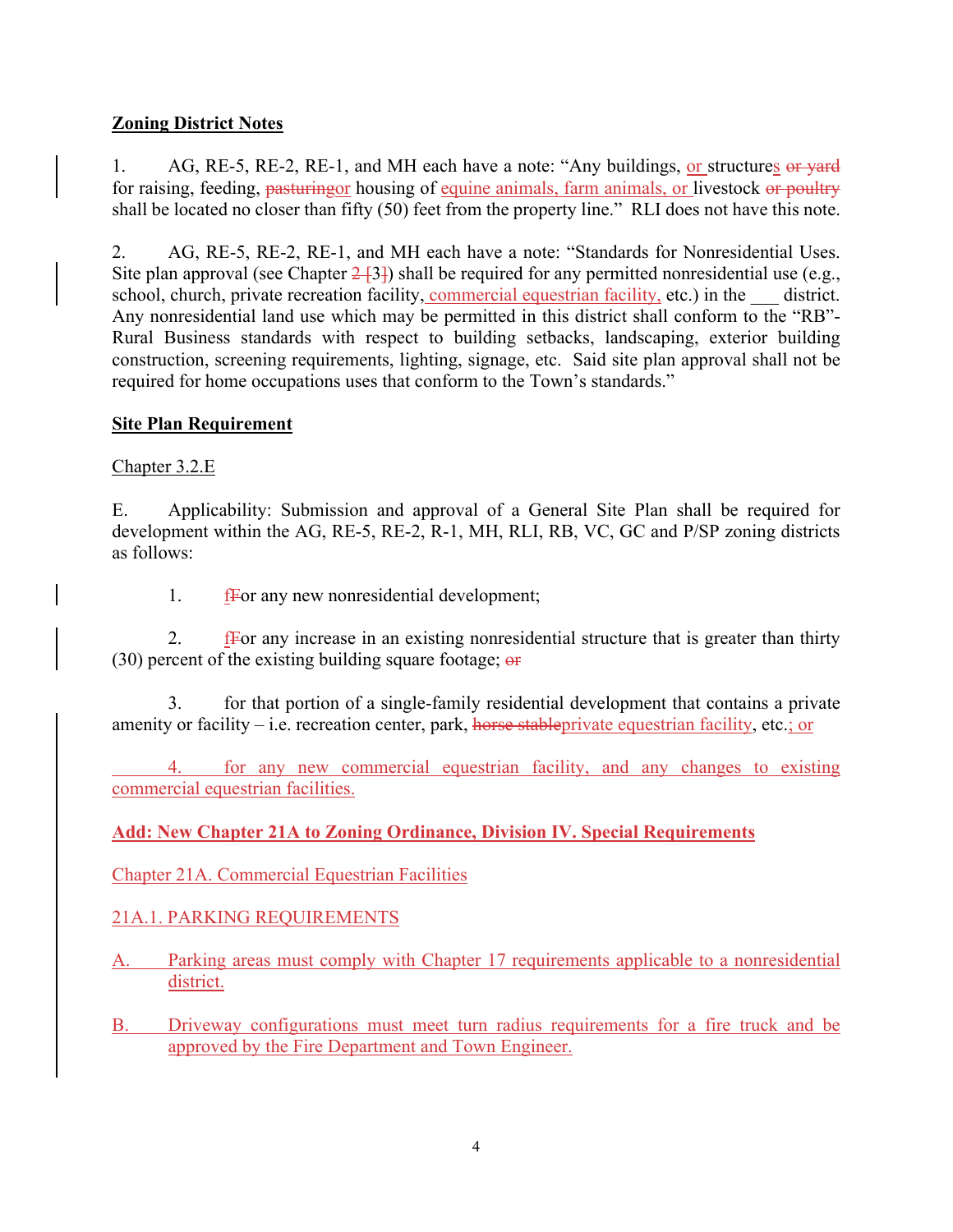- C. Horse trailers, other trailers, and recreational vehicles may be parked on a pervious, dustfree surface as approved by the Town Engineer.
- D. Commercial equestrian facility entrances shall be set back from the public right-of-way a distance of forty feet (40') in order to avoid blocking the public right-of-way.
- 21A.2. ACCESSORY BUILDINGS
- A. Accessory buildings must comply with Chapter 19 requirements.
- B. Equestrian areas and accessory buildings shall not be located within seventy-five feet (75') of any adjacent property line.
- C. Outside storage, including manure/animal waste, shall be set back at least seventy-five feet (75') from any adjacent property line. All manure/animal waste must be contained in a structure, and must be removed upon notice from the Town of receipt of two or more complaints about odor, flies or other unpleasant conditions related to the manure/animal waste.

# 21A.3. FENCING AND SCREENING REQUIREMENTS

- A. All fencing and screening requirements in Chapter 20 shall be applicable and shall be followed.
- B. Areas designated for trailer and recreational vehicle parking shall be screened from view from adjacent residential property and from the public right-of-way.

# 21A.4. OPERATIONAL REGULATIONS

- A. All facilities shall comply with all applicable building, health and fire code requirements.
- B. Soil in an arena shall be kept in a dust-free condition.
- C. Any lighting of an outdoor area or a covered area shall be shielded and/or angled so that light does not create glare onto surrounding adjacent properties or public rights-of-way, and shall comply with lighting and glare standards set forth in the Town's Code of Ordinances. All lighting in an outdoor area or a covered area used for equine animal activities must be turned off at 10:00 p.m. nightly.
- D. All amplified sound shall comply with the Town's noise ordinance, as amended, or the terms of this provision, whichever is more restrictive. All amplified sound shall comply with the following sound level when measured at the property boundary of the receiving land: 62 decibels as measured on a sound level meter using the A-weighting network. Notwithstanding any provision herein, all amplified sound shall not unreasonably disturb or interfere with the peace, comfort and repose of neighboring persons of ordinary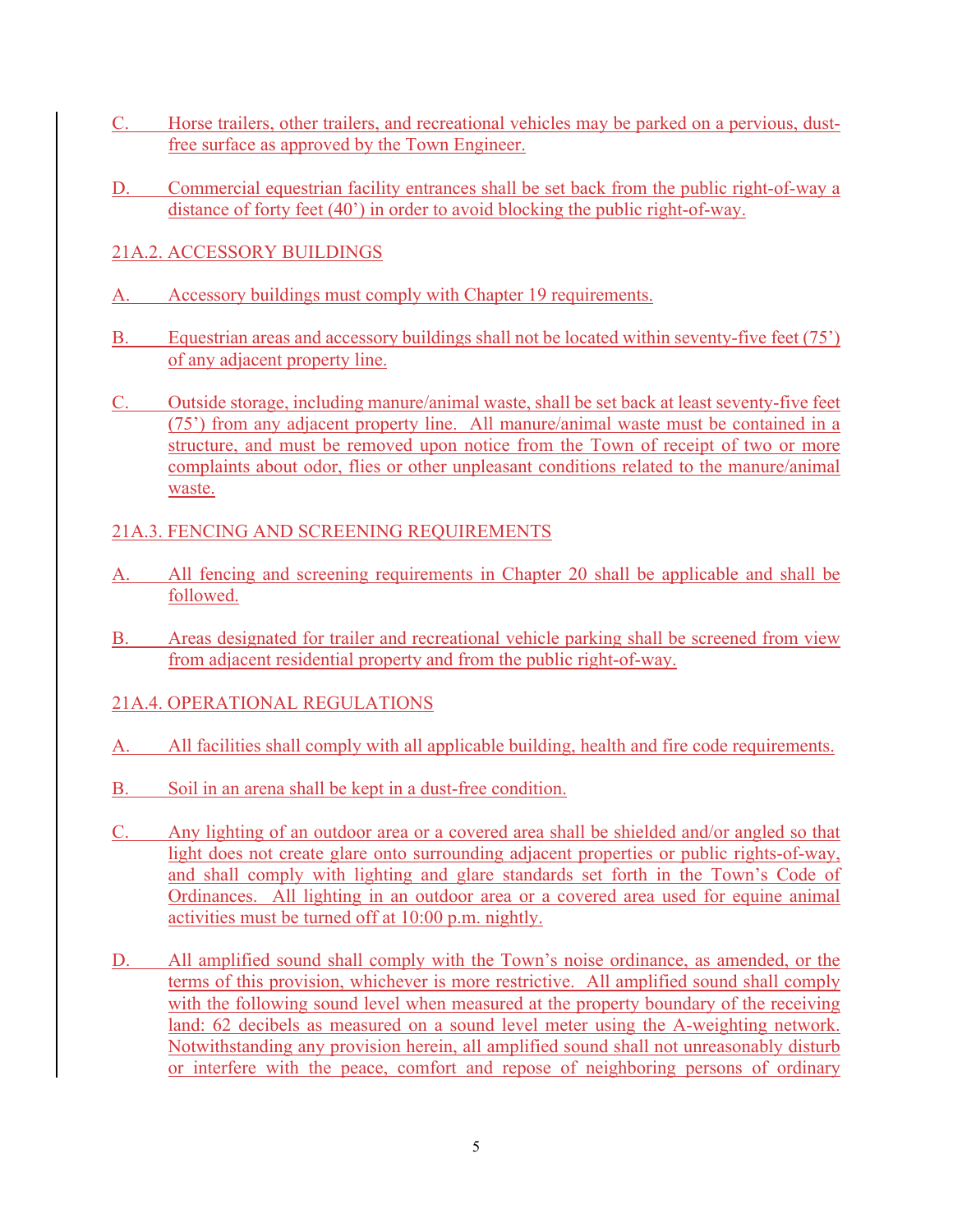sensibilities. This provision applies between the hours of 7:00 a.m. to 7:00 p.m. Amplified sound occurring outside of these stated hours is prohibited.

- E. Hours of Operation: In addition to boarding of horses at all times, equine animal activities shall only be conducted between the hours of 7:00 a.m. and 7:00 p.m.
- F. No commercial equestrian facility may be located on property that is only accessible by a private road, unless all such road owners consent and the private road is acceptable to the Fire Department.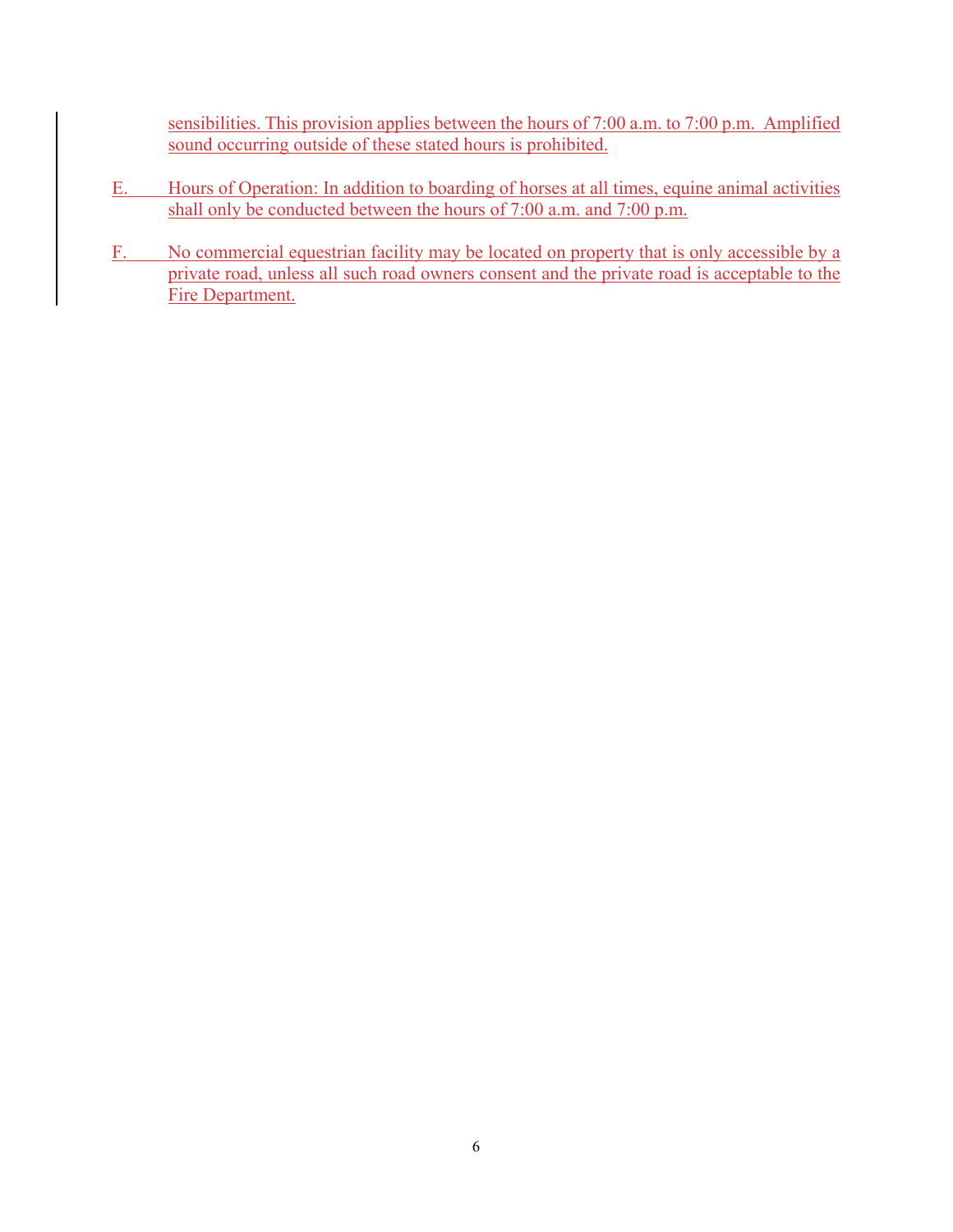#### **DATE:** January 16, 2002

**FROM:** Siobhan O'Brien and Greg Stevens (owners Horselife Farm), Steve Dumaine and Michelle Apple (owners Apple Equestrian) and Jackie and Dean Pisani (owners Rockgate Equestrian), Beth and Paul Buckner (private equestrian facility in Barrington Hills), Lynne and Andrew Partridge (Pear Tree Farm private equestrian facility).

**ITEM:** Discussion regarding P&Z ad-hoc committee formed for clarification of Zoning ordinance as it pertains to commercial equestrian facilities.

The ad hoc committee of Gloria McDonald, Harry Otto, Bridget Melson and Jim Roberts formed to review various equestrian facility definitions and ordinances and submitted changes to the Town Council in a meeting January  $5<sup>th</sup>$ , 2022. As equestrian property owners, we have an interest in changes proposed by the town. When ordinances and zoning changes have been made in the past, all property owners within 200 feet of the change were notified by letter. None of the property owners listed above received a letter or notification of the proposed ordinance changes.

This document states the town had not received any public comments as of December 30, 2021. None of the aforementioned property owners were aware of the proposed changes.

We request the definitions proposed in Chapter 2 Definitions be more specifically defined and legally reviewed.

(1) The additional sentence at the bottom of the paragraph is unclear *"does not neccesariily apply to equestrian facilities"*. It needs to be made clear if it does or does not apply to commercial and private equestrian facilities.

(11A)XX Engages in a farm animal activity means riding, handling, training, driving, loading, unloading, feeding, vaccinating, exercising, weaning, transporting, producing, herding, corralling, the medical treatment of, being a passenger on… *"The term does not include being a spectator at a farm animal activity unless the spectator is in an unauthorized area and in immediate proximity to the farm animal activity"*. That verbiage needs to be clarified and specific intention of wording needs to be provided.

69) Equestrian Center Commercial equestrian facility. "regularly used for equine animal activities, and is not a private equestrian facility" – Need Clarification on that definition and the differences between private and commercial. Couldn't it state, operating under a CUP?

XX Private Equestrian Facility. Building, land or facilities, including accessory buildings and accessory dwellings, where equine animals are kept and regularly used for the enjoyment of the occupants of the premises, with no more than five (5) stalls used for the housing of the equine animals on premises. – This doesn't define occupants as owners, it doesn't address an owner allowing friend or non-occupant of the property to keep a horse on property. The Bartonville statutes state 2 horse/one acre so now it doesn't matter the size of acreage, it's only 5 horses stabled? How many horses can be full turnout no stable?

21A.1 C Horse trailers, other trailers, and recreational vehicles may be parked on a pervious, dustfree surface as approved by the Town Engineer. - May is not a specific term, is it allowing or suggesting or requiring? Now the Town Engineer needs to approved every spot a trailer may park?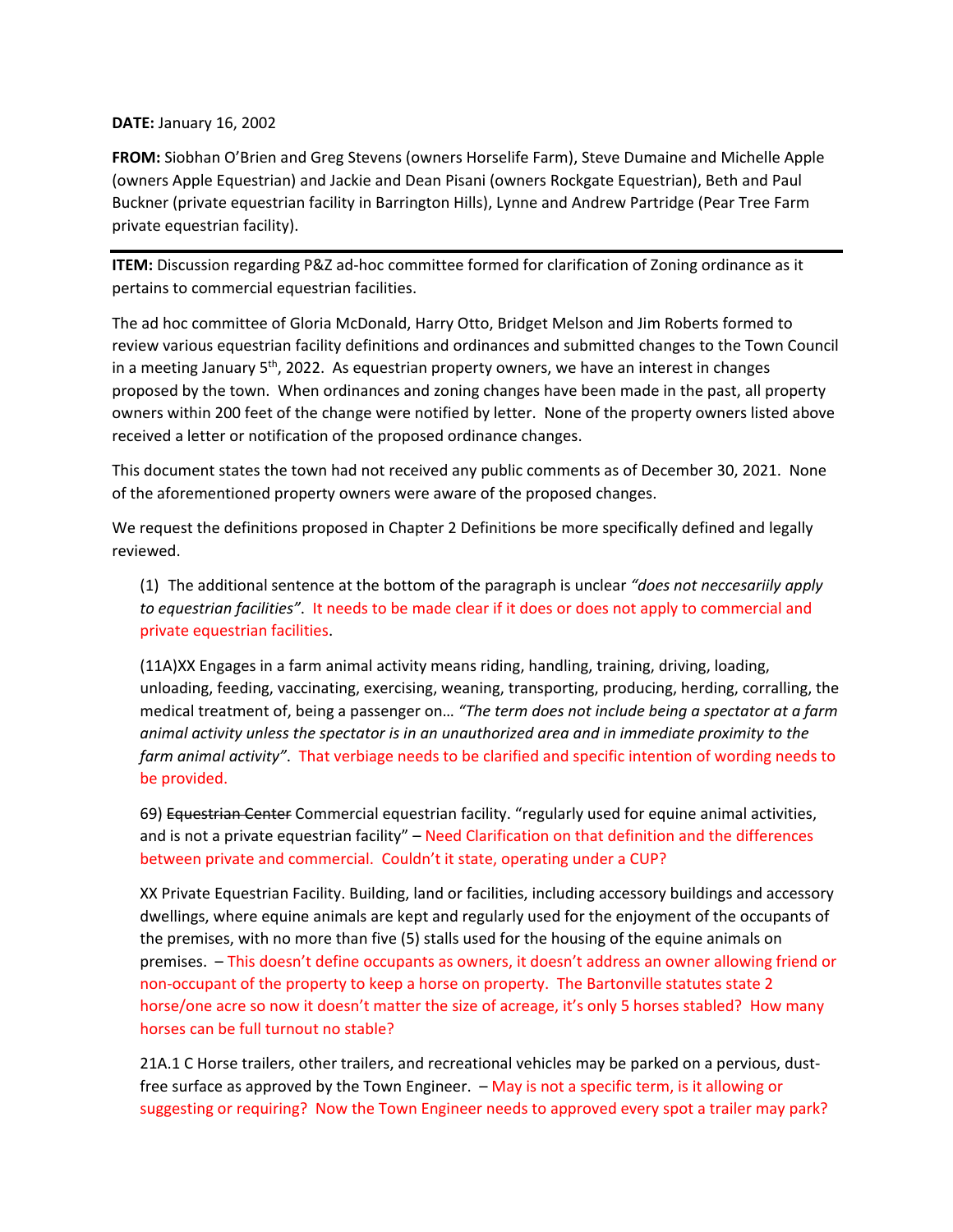21A.2 B Equestrian areas and accessory buildings shall not be located within seventy-five feet ('75) it was previously 50'. Are current buildings grandfathered and what happens during change of ownership?

C. Outside storage, … changed to 75 feet, wasn't it previously 50'?

21A.3 B. Areas designated for trailer and recreational vehicle parking shall be screened from view from adjacent residential property and from the public-right-of-way. - What does screened mean and is this for new facilities or existing?

21A.4 C and D both of those are already included in the CUP requirements.

E.Hours of Operation: In addition to the boarding of horses at all times, equine animal activities shall only be conducted between the hours of 7am and 7pm. – there was no restriction on activities in the past, only on lights and sound. If a vet visit is an equine activity (as previously defined), they can't come after 7pm? Clients may come ride before 6am or after 7pm when it's cooler in the summer. The lights can be on until 10pm. Clients will come to ride between 7 and 9 pm in the winter.

F. No commercial equestrian facility may be located on a property that is only accessible by a private road, unless all such road owners consent and the private road is acceptable to the Fire Department. – If a currently private facility is redefined as commercial because they have more than 5 horses stabled or they allow non-occupants to enjoy the use of the horse, and they are on a private road, do they need to reclassify as commercial and apply for a CUP?

Because of the significant numbers of questions and concerns, we are asking to have an additional public discussion with the P&Z ad hoc committee to determine clearer wording and definitions to provide a document with clear intent and clarification of ordinances.:

Sincerely,

Some of your Bartonville equestrian landowners,

Siobhan O'Brien

Greg Stevens

Jackie Pisani

Dean Pisani

Steve Dumaine

Michelle Apple

Lynne Partridge

Andrew Partridge

Beth Buckner

Paul Buckner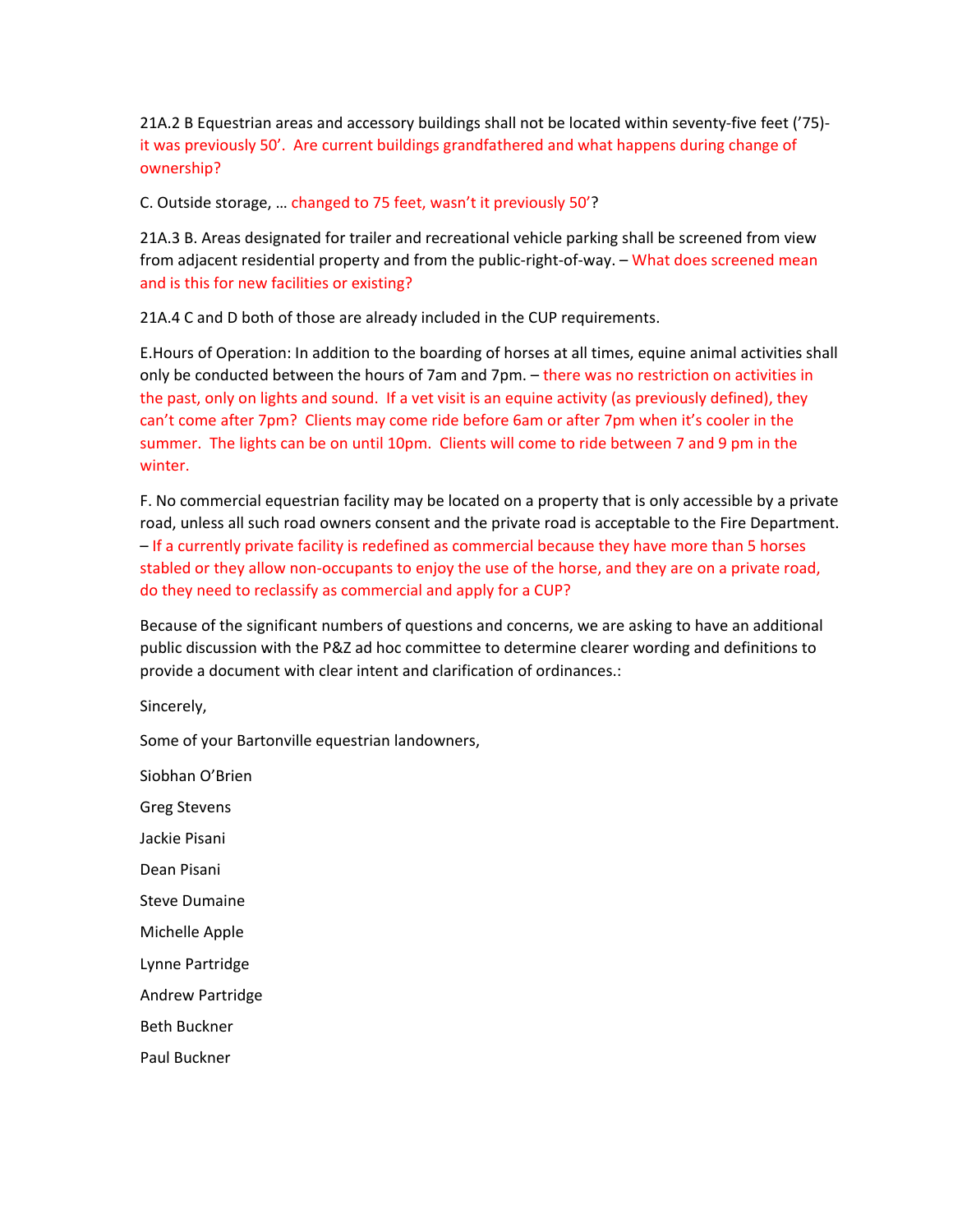#### To Bartonville Town Council

Citizen:

Greg Peck, 150 Hidden Oaks Trail, Bartonville, TX 76226

Regarding: Agenda Item No. 5 – Public hearing to consider proposed amendments to the Town of Bartonville Zoning Ordinance related to equestrian center regulations, including private and commercial stables and related matters.

#### Position on Item – Against

Reasons:

- 1. This amendment only discusses guidelines for Commercial Equine operations; however, the agenda also includes Private. This causes significant concern because if amendment to Commercial Equine facilities is passed the extension to private facilities seems implied.
- 2. It seems Equine facilities within Bartonville town limits have complied with "Conditional Use Permits" and have rectified any noted issues with the permit guidelines. There is no need for an overreaching policy since all commercial equine operations are required to get a conditional use permit. These permits are not designed to be inspected but to provide a guideline should a dispute with neighbors or community occur.
- 3. A big reason people come to Bartonville is because of the rural feel and the equine facilities are a fantastic way to preserve large open spaces and the beauty of horses and other livestock. If we as a town set policies that repel the equine community, it won't be long till we are refining our master plan to include greater density in housing.

Clarification Requested:

- 1. Is this for future permitting and zoning or does this change require modifications to any current commercial or private equine facilities? For commercial facilities that already have a conditional use permit does this affect those facilities in any way?
- 2. How many of the special committee members are:
	- a. Horse Owners
	- b. Current horse Riders
	- c. Equine Competitors
	- d. Animal Care professionals / Veterinarians
- 3. (156a) How did the committee determine that Private equestrian facilities have a limit of 5 stalls?
- 4. 21A. 1. C Has the town engineer provided a list of adequate dust free surfaces for parking trailers? Grass is dust free, is that adequate?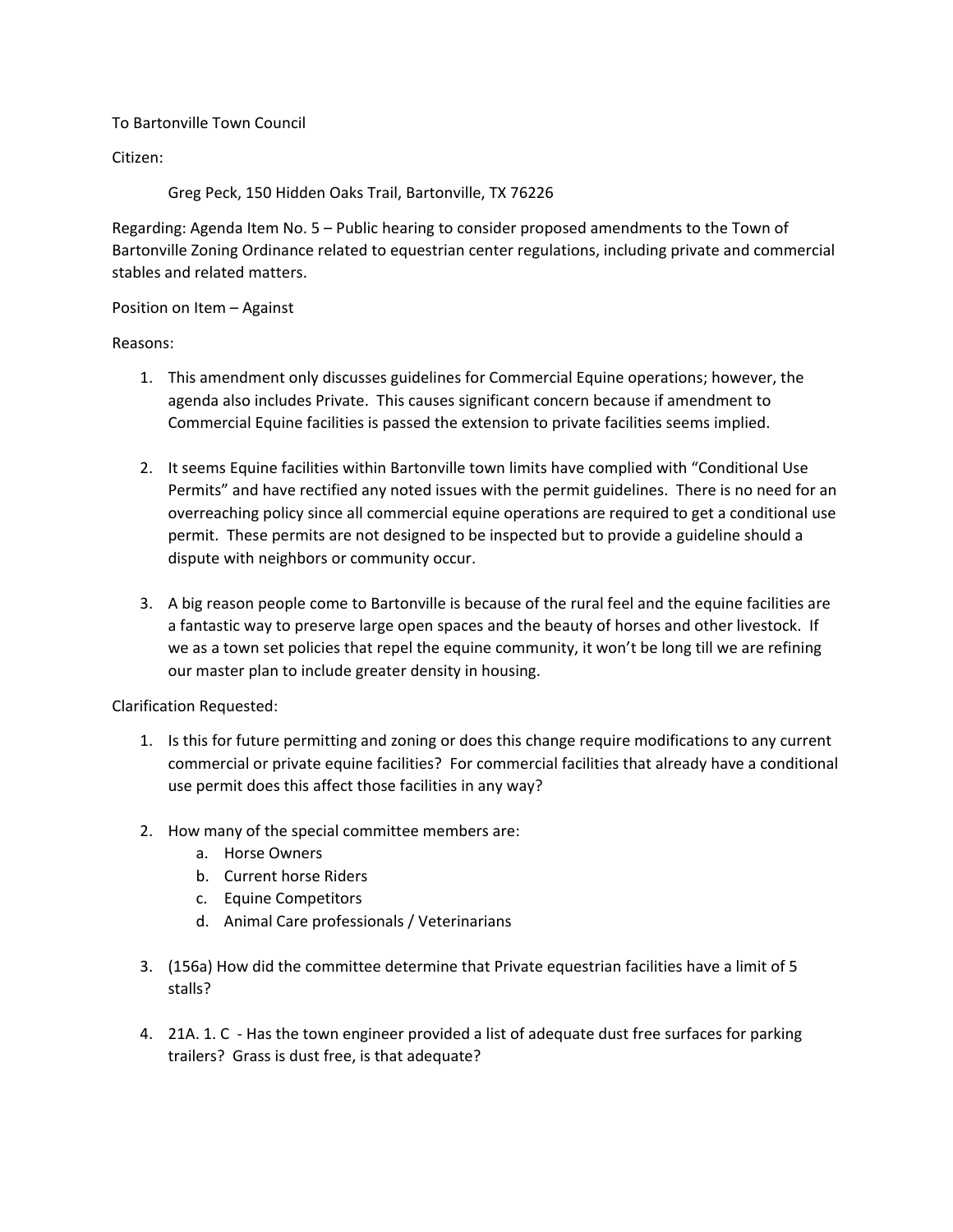- 5. 21A. 2. C. What is an approved structure to put animal waste in? If the waste is in appropriate facility and is regularly maintained, what happens if complaints are still brought against a facility? (Late summer and early fall there are always lots of flies no matter what abatement measures are taken…feed through, spray, traps, etc.)
- 6. 21A. 4. A. What are the applicable building, health and fire code requirements documented for equine facilities? I have been in many barns of varying cleanliness and infrastructure. Sometimes simple is completely adequate. Who or what code decides?
- 7. 21A. 4. B. Is access to water adequate or is there a level of arena sand that is required? If access to watering is sufficient, are there exceptions during times of drought?
- 8. 21A. 4. D. Assuming the 62 decibel limits are not exceeded, how did committee determine that 7 a.m. to 7 p.m. is reasonable timeframe for playing music? (60 decibels is the level of sound of a normal conversation)
- 9. 21A. 4. E. How did committee determine that all equine activities should be limited from 7 a.m. to 10 p.m? During the summer months the only times that a horse can be aggressively worked is in the cool of the morning and the evening.
- 10. 21A. 4. F. Once a commercial equine facility has received consent from all road owners and fire department, is that use right irrevocable?
- 11. Section 16. Penalty Is this simply a town standard penalty or is this an exceptionally high fine to discourage additional Commercial equine facilities from coming to Bartonville?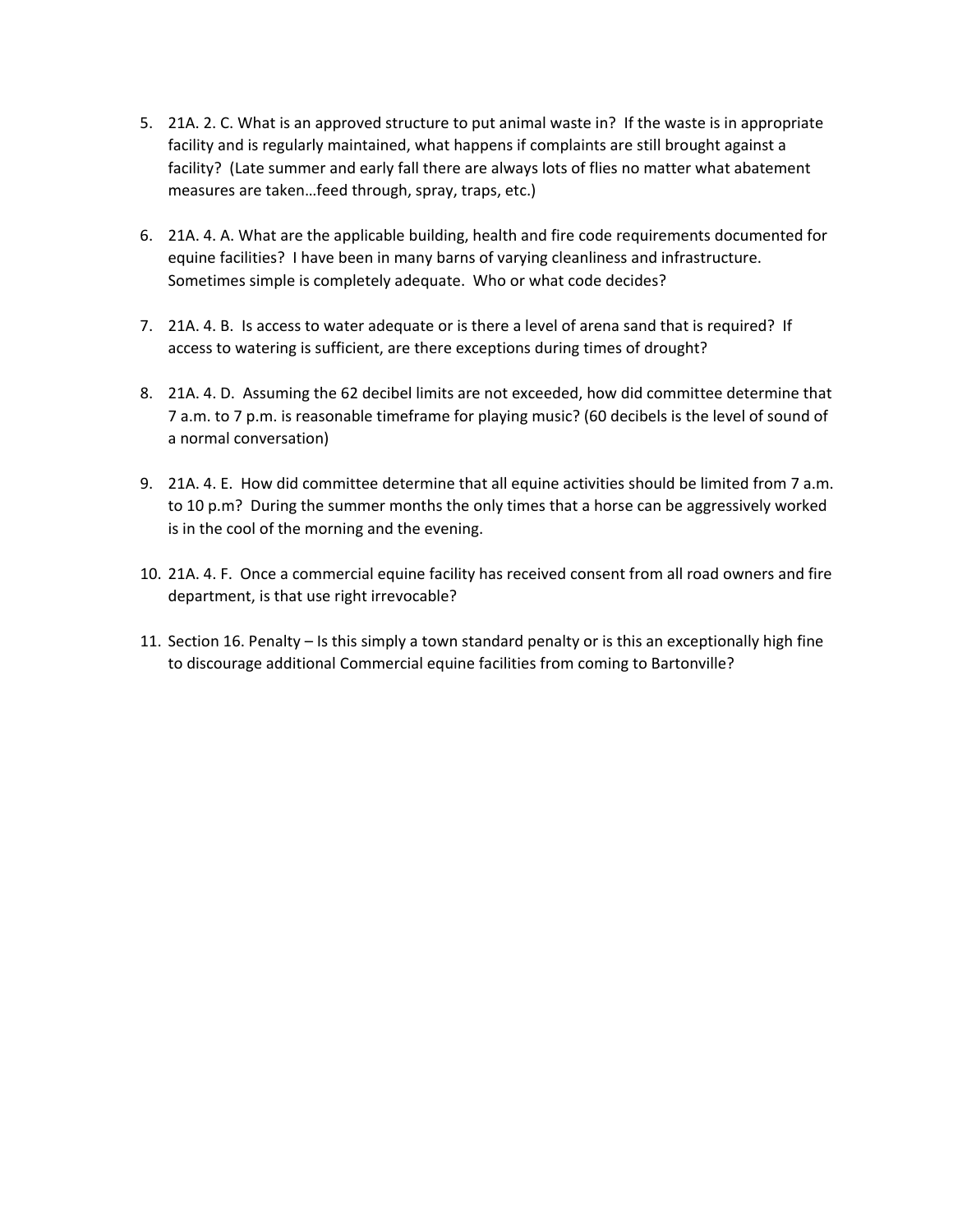| From:    | <b>Horselife Farm</b>                                                               |
|----------|-------------------------------------------------------------------------------------|
| To:      | <b>Town Administrator</b>                                                           |
| Cc:      | Steve Dumaine, Jackie Pisani, Shelley Peters                                        |
| Subject: | Horselife Feedback on Agenda Item 5 (Redefining Commericial and Private ordinances) |
| Date:    | Tuesday, February 1, 2022 1:30:43 PM                                                |

Cori,

Thank you for hosting the additional P&Z meeting Wednesday evening at 7pm. I have some feedback, questions regarding the document. I have detailed them below. Thank you, Siobhan O'Brien

Page 3 156a: Private Equestrian facility:

"where equine animals are kept and regularly used for the enjoyment of the occupants of the premises, with no more than five (5) stalls used for the housing of the equine animals on the premises."

--It seems the capacity of a private facility should be tied to the acreage. A 10 acre facility can have 18 horses on property (2/acre) so the facility should be able to house the number of horses allowed on premise. That would also protect the grazing and land erosion. Section 3 - Zoning Ordinance amended Chapter 3

2. - For any increase in an existing non residential structure that is greater than 30% of the existing building sq footage --Is that all building square footage combined?

4. for any new commercial equestrian facility, and any changes to existing commercial facilities. - -Please define ANY changes to existing commercial facilities?

Section 4. Chapter 5

E. Standards for Nonresidential Uses. Site plan approval shall be required for any permitted nonresidential use in the AG district. (what about those with CUP in the RE2 district)?

Section 5 Chapter 6

F.1. Any buildings, or structures for raising, feeding or housing of equine animals, farm animals, or livestock shall be located no closer than 50' from property line - Isn't the current standard 30' why change?

Section 6 chapter 7

D. Standards for non residential uses - (where can i find the rural business standards document F. 1. Any buildings structures- no closer than 50' Isn't the current standard 30'

Section 8 chapter 9 D. Standards for non residential uses ... in the MH district. - Where is the MH district in Bartonville?

F.1. Any buildings or structures for raising... no closer than 50'. - wasn't it 30' before?

Section 9 Chapter 21

A. Chapter 17 requirements - where do I find Chapter 17?

C. Horse trailers, or other trailers, and recreational vehicles, MAY be parked on a pervious (permeable?), dust-free surface as approved by the Town Engineer - what does MAY mean? When do we need to apply that rule? When does the Town Engineer have to come?

21A.2. Accessory Buildings